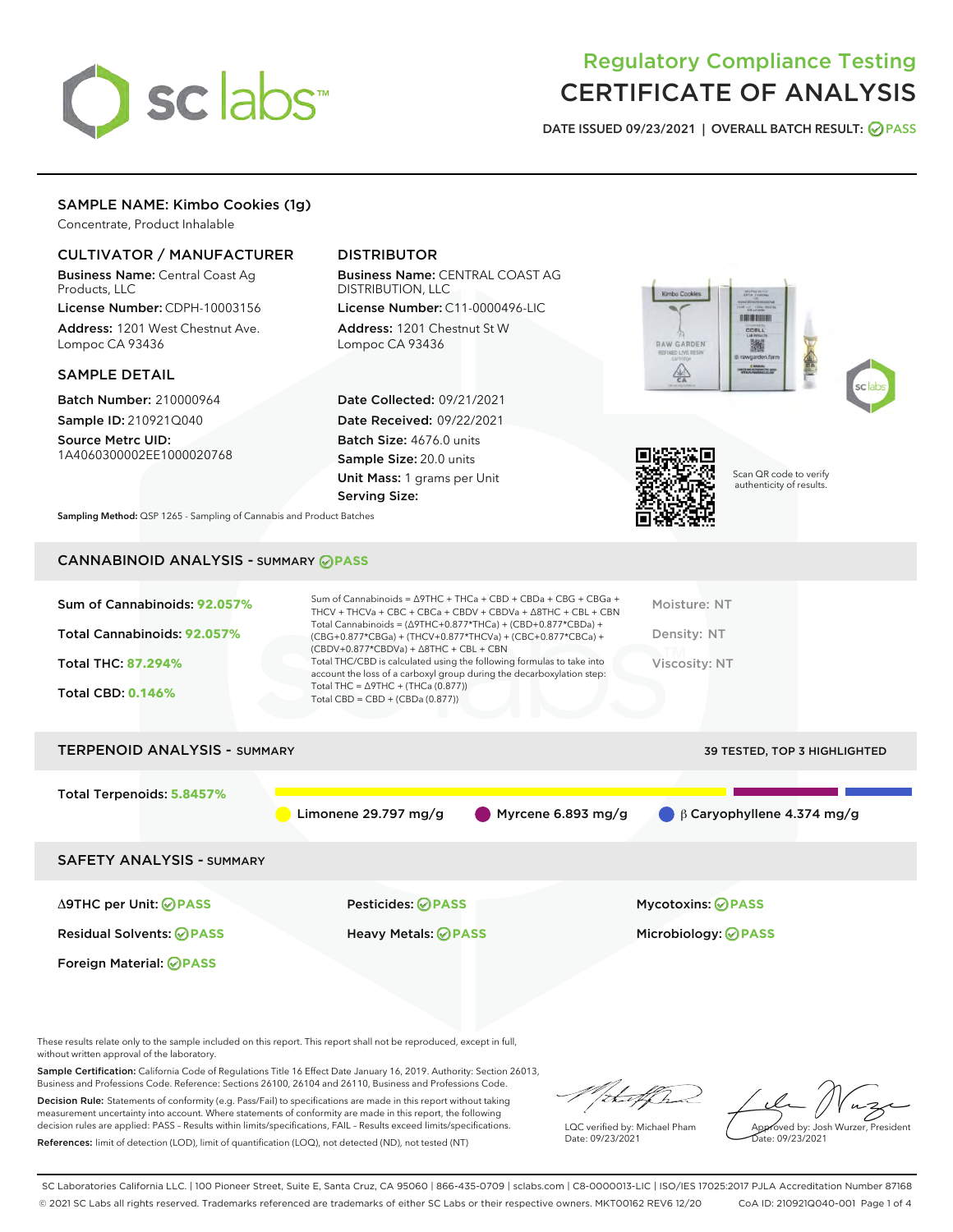



KIMBO COOKIES (1G) | DATE ISSUED 09/23/2021 | OVERALL BATCH RESULT: **● PASS** 

# CANNABINOID TEST RESULTS - 09/23/2021 @ PASS

Tested by high-performance liquid chromatography with diode-array detection (HPLC-DAD). **Method:** QSP 1157 - Analysis of Cannabinoids by HPLC-DAD

#### TOTAL CANNABINOIDS: **92.057%**

Total Cannabinoids (Total THC) + (Total CBD) + (Total CBG) + (Total THCV) + (Total CBC) + (Total CBDV) + ∆8THC + CBL + CBN

TOTAL THC: **87.294%** Total THC (∆9THC+0.877\*THCa)

TOTAL CBD: **0.146%**

Total CBD (CBD+0.877\*CBDa)

TOTAL CBG: 4.107% Total CBG (CBG+0.877\*CBGa)

TOTAL THCV: 0.36% Total THCV (THCV+0.877\*THCVa)

TOTAL CBC: ND Total CBC (CBC+0.877\*CBCa)

TOTAL CBDV: ND Total CBDV (CBDV+0.877\*CBDVa)

| <b>COMPOUND</b>  | LOD/LOQ<br>(mg/g)          | <b>MEASUREMENT</b><br><b>UNCERTAINTY</b><br>(mg/g) | <b>RESULT</b><br>(mg/g) | <b>RESULT</b><br>(%) |
|------------------|----------------------------|----------------------------------------------------|-------------------------|----------------------|
| <b>A9THC</b>     | 0.06 / 0.26                | ±30.029                                            | 872.94                  | 87.294               |
| <b>CBG</b>       | 0.06/0.19                  | ±1.618                                             | 41.07                   | 4.107                |
| <b>THCV</b>      | 0.1 / 0.2                  | ±0.18                                              | 3.6                     | 0.36                 |
| <b>CBN</b>       | 0.1/0.3                    | ±0.10                                              | 1.5                     | 0.15                 |
| <b>CBD</b>       | 0.07/0.29                  | ±0.068                                             | 1.46                    | 0.146                |
| $\triangle$ 8THC | 0.1/0.4                    | N/A                                                | <b>ND</b>               | <b>ND</b>            |
| <b>THCa</b>      | 0.05/0.14                  | N/A                                                | <b>ND</b>               | <b>ND</b>            |
| <b>THCVa</b>     | 0.07 / 0.20                | N/A                                                | <b>ND</b>               | <b>ND</b>            |
| <b>CBDa</b>      | 0.02/0.19                  | N/A                                                | <b>ND</b>               | <b>ND</b>            |
| <b>CBDV</b>      | 0.04 / 0.15                | N/A                                                | <b>ND</b>               | <b>ND</b>            |
| <b>CBDVa</b>     | 0.03/0.53                  | N/A                                                | <b>ND</b>               | <b>ND</b>            |
| <b>CBGa</b>      | 0.1/0.2                    | N/A                                                | <b>ND</b>               | <b>ND</b>            |
| <b>CBL</b>       | 0.06 / 0.24                | N/A                                                | <b>ND</b>               | <b>ND</b>            |
| <b>CBC</b>       | 0.2 / 0.5                  | N/A                                                | <b>ND</b>               | <b>ND</b>            |
| <b>CBCa</b>      | 0.07 / 0.28                | N/A                                                | <b>ND</b>               | <b>ND</b>            |
|                  | <b>SUM OF CANNABINOIDS</b> |                                                    | 920.57 mg/g             | 92.057%              |

#### **UNIT MASS: 1 grams per Unit**

| ∆9THC per Unit                        | 1120 per-package limit     | 872.94 mg/unit<br><b>PASS</b> |
|---------------------------------------|----------------------------|-------------------------------|
| <b>Total THC per Unit</b>             |                            | 872.94 mg/unit                |
| <b>CBD per Unit</b>                   |                            | $1.46$ mg/unit                |
| <b>Total CBD per Unit</b>             |                            | $1.46$ mg/unit                |
| Sum of Cannabinoids<br>per Unit       |                            | 920.57 mg/unit                |
| <b>Total Cannabinoids</b><br>per Unit |                            | 920.57 mg/unit                |
| <b>MOISTURE TEST RESULT</b>           | <b>DENSITY TEST RESULT</b> | <b>VISCOSITY TEST RESULT</b>  |

Not Tested

Not Tested

Not Tested

#### TERPENOID TEST RESULTS - 09/23/2021

Terpene analysis utilizing gas chromatography-flame ionization detection (GC-FID). **Method:** QSP 1192 - Analysis of Terpenoids by GC-FID

| <b>COMPOUND</b>         | LOD/LOQ<br>(mg/g) | <b>MEASUREMENT</b><br><b>UNCERTAINTY</b><br>(mg/g) | <b>RESULT</b><br>(mg/g)                          | <b>RESULT</b><br>(%) |
|-------------------------|-------------------|----------------------------------------------------|--------------------------------------------------|----------------------|
| Limonene                | 0.005 / 0.016     | ±0.4261                                            | 29.797                                           | 2.9797               |
| <b>Myrcene</b>          | 0.008 / 0.025     | ±0.0889                                            | 6.893                                            | 0.6893               |
| $\beta$ Caryophyllene   | 0.004 / 0.012     | ±0.1557                                            | 4.374                                            | 0.4374               |
| $\beta$ Pinene          | 0.004 / 0.014     | ±0.0428                                            | 3.719                                            | 0.3719               |
| Ocimene                 | 0.011 / 0.038     | ±0.1023                                            | 3.187                                            | 0.3187               |
| Linalool                | 0.009 / 0.032     | ±0.1178                                            | 3.101                                            | 0.3101               |
| $\alpha$ Pinene         | 0.005 / 0.017     | ±0.0209                                            | 2.433                                            | 0.2433               |
| $\alpha$ Humulene       | 0.009/0.029       | ±0.0351                                            | 1.093                                            | 0.1093               |
| Fenchol                 | 0.010 / 0.034     | ±0.0422                                            | 1.090                                            | 0.1090               |
| <b>Terpineol</b>        | 0.016 / 0.055     | ±0.0616                                            | 1.003                                            | 0.1003               |
| Camphene                | 0.005 / 0.015     | ±0.0059                                            | 0.515                                            | 0.0515               |
| trans-ß-Farnesene       | 0.008 / 0.025     | ±0.0129                                            | 0.363                                            | 0.0363               |
| Terpinolene             | 0.008 / 0.026     | ±0.0072                                            | 0.353                                            | 0.0353               |
| <b>Borneol</b>          | 0.005 / 0.016     | ±0.0063                                            | 0.149                                            | 0.0149               |
| Fenchone                | 0.009 / 0.028     | ±0.0041                                            | 0.141                                            | 0.0141               |
| Nerolidol               | 0.009 / 0.028     | ±0.0043                                            | 0.069                                            | 0.0069               |
| Guaiol                  | 0.009 / 0.030     | ±0.0031                                            | 0.066                                            | 0.0066               |
| $\gamma$ Terpinene      | 0.006 / 0.018     | ±0.0007                                            | 0.039                                            | 0.0039               |
| Eucalyptol              | 0.006 / 0.018     | ±0.0006                                            | 0.023                                            | 0.0023               |
| $\alpha$ Terpinene      | 0.005 / 0.017     | ±0.0003                                            | 0.019                                            | 0.0019               |
| Citronellol             | 0.003 / 0.010     | ±0.0009                                            | 0.019                                            | 0.0019               |
| Nerol                   | 0.003 / 0.011     | ±0.0005                                            | 0.011                                            | 0.0011               |
| Sabinene                | 0.004 / 0.014     | N/A                                                | <loq< th=""><th><loq< th=""></loq<></th></loq<>  | <loq< th=""></loq<>  |
| $\alpha$ Phellandrene   | 0.006 / 0.020     | N/A                                                | <loq< th=""><th><loq< th=""></loq<></th></loq<>  | <loq< th=""></loq<>  |
| p-Cymene                | 0.005 / 0.016     | N/A                                                | <loq< th=""><th><loq< th=""></loq<></th></loq<>  | <loq< th=""></loq<>  |
| Sabinene Hydrate        | 0.006 / 0.022     | N/A                                                | <loq< th=""><th><loq< th=""></loq<></th></loq<>  | <loq< th=""></loq<>  |
| Isoborneol              | 0.004 / 0.012     | N/A                                                | <loq< th=""><th><math>&lt;</math>LOQ</th></loq<> | $<$ LOQ              |
| Valencene               | 0.009 / 0.030     | N/A                                                | <loq< th=""><th><loq< th=""></loq<></th></loq<>  | <loq< th=""></loq<>  |
| Caryophyllene<br>Oxide  | 0.010 / 0.033     | N/A                                                | <loq< th=""><th><loq< th=""></loq<></th></loq<>  | <loq< th=""></loq<>  |
| $\alpha$ Bisabolol      | 0.008 / 0.026     | N/A                                                | <loq< th=""><th><loq< th=""></loq<></th></loq<>  | <loq< th=""></loq<>  |
| 3 Carene                | 0.005 / 0.018     | N/A                                                | ND                                               | ND                   |
| (-)-Isopulegol          | 0.005 / 0.016     | N/A                                                | ND                                               | ND                   |
| Camphor                 | 0.006 / 0.019     | N/A                                                | <b>ND</b>                                        | ND                   |
| Menthol                 | 0.008 / 0.025     | N/A                                                | <b>ND</b>                                        | ND                   |
| $R-(+)$ -Pulegone       | 0.003 / 0.011     | N/A                                                | ND                                               | ND                   |
| Geraniol                | 0.002 / 0.007     | N/A                                                | <b>ND</b>                                        | ND                   |
| <b>Geranyl Acetate</b>  | 0.004 / 0.014     | N/A                                                | <b>ND</b>                                        | ND                   |
| $\alpha$ Cedrene        | 0.005 / 0.016     | N/A                                                | ND                                               | ND                   |
| Cedrol                  | 0.008 / 0.027     | N/A                                                | <b>ND</b>                                        | ND                   |
| <b>TOTAL TERPENOIDS</b> |                   |                                                    | 58.457 mg/g                                      | 5.8457%              |

SC Laboratories California LLC. | 100 Pioneer Street, Suite E, Santa Cruz, CA 95060 | 866-435-0709 | sclabs.com | C8-0000013-LIC | ISO/IES 17025:2017 PJLA Accreditation Number 87168 © 2021 SC Labs all rights reserved. Trademarks referenced are trademarks of either SC Labs or their respective owners. MKT00162 REV6 12/20 CoA ID: 210921Q040-001 Page 2 of 4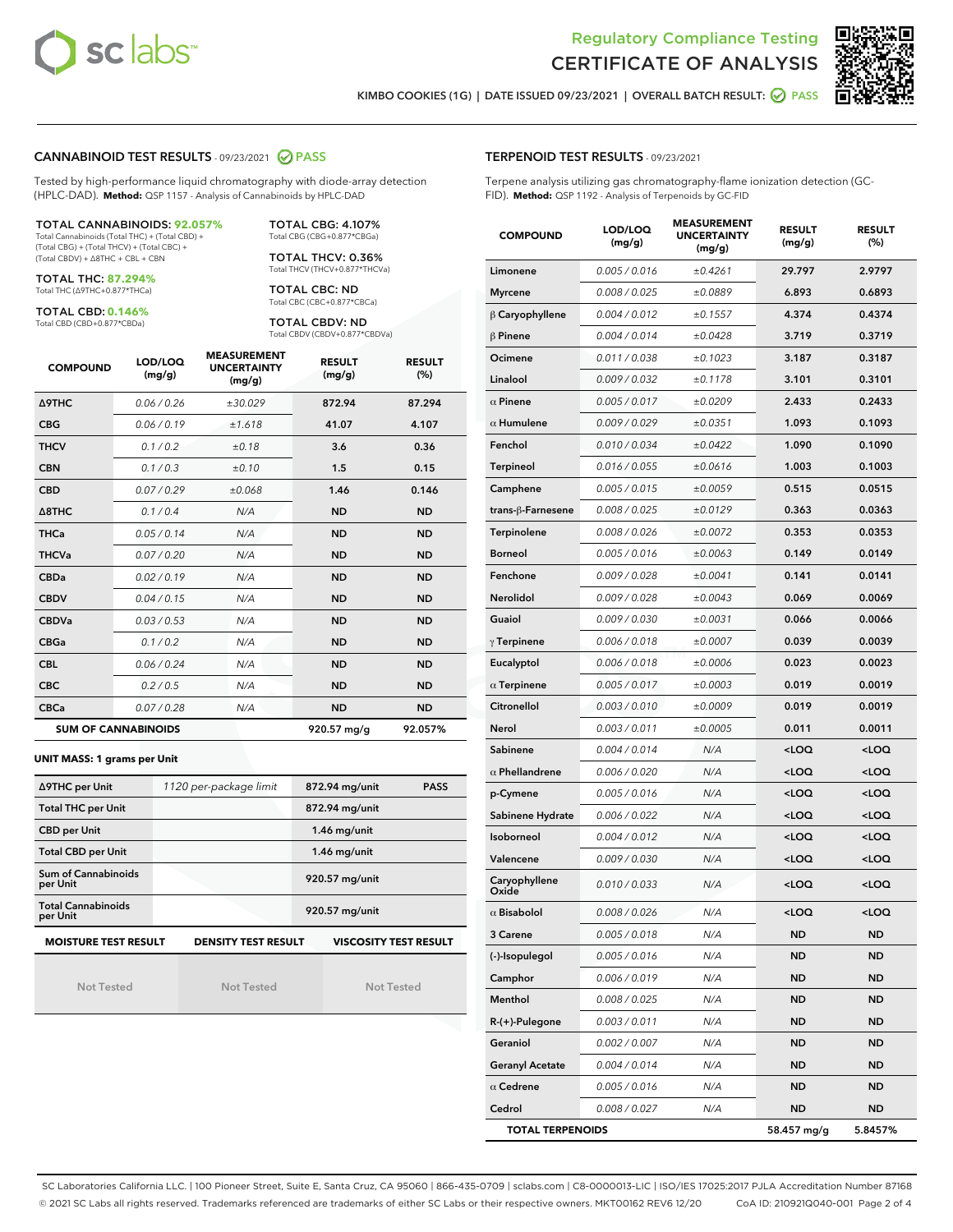



KIMBO COOKIES (1G) | DATE ISSUED 09/23/2021 | OVERALL BATCH RESULT:  $\bigcirc$  PASS

# CATEGORY 1 PESTICIDE TEST RESULTS - 09/23/2021 2 PASS

Pesticide and plant growth regulator analysis utilizing high-performance liquid chromatography-mass spectrometry (HPLC-MS) or gas chromatography-mass spectrometry (GC-MS). \*GC-MS utilized where indicated. **Method:** QSP 1212 - Analysis of Pesticides and Mycotoxins by LC-MS or QSP 1213 - Analysis of Pesticides by GC-MS

| <b>COMPOUND</b>             | LOD/LOQ<br>$(\mu g/g)$ | <b>ACTION</b><br><b>LIMIT</b><br>$(\mu g/g)$ | <b>MEASUREMENT</b><br><b>UNCERTAINTY</b><br>$(\mu g/g)$ | <b>RESULT</b><br>$(\mu g/g)$ | <b>RESULT</b> |
|-----------------------------|------------------------|----------------------------------------------|---------------------------------------------------------|------------------------------|---------------|
| Aldicarb                    | 0.03 / 0.08            | $\ge$ LOD                                    | N/A                                                     | <b>ND</b>                    | <b>PASS</b>   |
| Carbofuran                  | 0.02/0.05              | $\ge$ LOD                                    | N/A                                                     | <b>ND</b>                    | <b>PASS</b>   |
| Chlordane*                  | 0.03 / 0.08            | $\ge$ LOD                                    | N/A                                                     | <b>ND</b>                    | <b>PASS</b>   |
| Chlorfenapyr*               | 0.03/0.10              | $\ge$ LOD                                    | N/A                                                     | <b>ND</b>                    | <b>PASS</b>   |
| Chlorpyrifos                | 0.02 / 0.06            | $\ge$ LOD                                    | N/A                                                     | <b>ND</b>                    | <b>PASS</b>   |
| Coumaphos                   | 0.02 / 0.07            | $>$ LOD                                      | N/A                                                     | <b>ND</b>                    | <b>PASS</b>   |
| Daminozide                  | 0.02 / 0.07            | $\ge$ LOD                                    | N/A                                                     | <b>ND</b>                    | <b>PASS</b>   |
| <b>DDVP</b><br>(Dichlorvos) | 0.03/0.09              | $\ge$ LOD                                    | N/A                                                     | <b>ND</b>                    | <b>PASS</b>   |
| Dimethoate                  | 0.03 / 0.08            | $>$ LOD                                      | N/A                                                     | <b>ND</b>                    | <b>PASS</b>   |
| Ethoprop(hos)               | 0.03/0.10              | $\ge$ LOD                                    | N/A                                                     | <b>ND</b>                    | <b>PASS</b>   |
| Etofenprox                  | 0.02 / 0.06            | $\ge$ LOD                                    | N/A                                                     | <b>ND</b>                    | <b>PASS</b>   |
| Fenoxycarb                  | 0.03 / 0.08            | $>$ LOD                                      | N/A                                                     | <b>ND</b>                    | <b>PASS</b>   |
| Fipronil                    | 0.03/0.08              | $\ge$ LOD                                    | N/A                                                     | <b>ND</b>                    | <b>PASS</b>   |
| Imazalil                    | 0.02 / 0.06            | $>$ LOD                                      | N/A                                                     | <b>ND</b>                    | <b>PASS</b>   |
| Methiocarb                  | 0.02 / 0.07            | $\ge$ LOD                                    | N/A                                                     | <b>ND</b>                    | <b>PASS</b>   |
| Methyl<br>parathion         | 0.03/0.10              | $\ge$ LOD                                    | N/A                                                     | <b>ND</b>                    | <b>PASS</b>   |
| <b>Mevinphos</b>            | 0.03/0.09              | $\ge$ LOD                                    | N/A                                                     | <b>ND</b>                    | <b>PASS</b>   |
| Paclobutrazol               | 0.02 / 0.05            | $\ge$ LOD                                    | N/A                                                     | <b>ND</b>                    | <b>PASS</b>   |
| Propoxur                    | 0.03/0.09              | $\ge$ LOD                                    | N/A                                                     | <b>ND</b>                    | <b>PASS</b>   |
| Spiroxamine                 | 0.03 / 0.08            | $\ge$ LOD                                    | N/A                                                     | <b>ND</b>                    | <b>PASS</b>   |
| Thiacloprid                 | 0.03/0.10              | $\ge$ LOD                                    | N/A                                                     | <b>ND</b>                    | <b>PASS</b>   |

#### CATEGORY 2 PESTICIDE TEST RESULTS - 09/23/2021 @ PASS

| <b>COMPOUND</b>          | LOD/LOO<br>$(\mu g/g)$ | <b>ACTION</b><br>LIMIT<br>$(\mu g/g)$ | <b>MEASUREMENT</b><br><b>UNCERTAINTY</b><br>$(\mu g/g)$ | <b>RESULT</b><br>$(\mu g/g)$ | <b>RESULT</b> |  |
|--------------------------|------------------------|---------------------------------------|---------------------------------------------------------|------------------------------|---------------|--|
| Abamectin                | 0.03/0.10              | 0.1                                   | N/A                                                     | <b>ND</b>                    | <b>PASS</b>   |  |
| Acephate                 | 0.02/0.07              | 0.1                                   | N/A                                                     | <b>ND</b>                    | <b>PASS</b>   |  |
| Acequinocyl              | 0.02/0.07              | 0.1                                   | N/A                                                     | <b>ND</b>                    | <b>PASS</b>   |  |
| Acetamiprid              | 0.02 / 0.05            | 0.1                                   | N/A                                                     | <b>ND</b>                    | <b>PASS</b>   |  |
| Azoxystrobin             | 0.02/0.07              | 0.1                                   | N/A                                                     | <b>ND</b>                    | <b>PASS</b>   |  |
| <b>Bifenazate</b>        | 0.01 / 0.04            | 0.1                                   | N/A                                                     | <b>ND</b>                    | <b>PASS</b>   |  |
| <b>Bifenthrin</b>        | 0.02 / 0.05            | 3                                     | N/A                                                     | <b>ND</b>                    | <b>PASS</b>   |  |
| <b>Boscalid</b>          | 0.03/0.09              | 0.1                                   | N/A                                                     | <b>ND</b>                    | <b>PASS</b>   |  |
| Captan                   | 0.19/0.57              | 0.7                                   | N/A                                                     | <b>ND</b>                    | <b>PASS</b>   |  |
| Carbaryl                 | 0.02/0.06              | 0.5                                   | N/A                                                     | <b>ND</b>                    | <b>PASS</b>   |  |
| Chlorantranilip-<br>role | 0.04/0.12              | 10                                    | N/A                                                     | <b>ND</b>                    | <b>PASS</b>   |  |
| Clofentezine             | 0.03/0.09              | 0.1                                   | N/A                                                     | <b>ND</b>                    | <b>PASS</b>   |  |

| <b>CATEGORY 2 PESTICIDE TEST RESULTS</b> - 09/23/2021 continued |
|-----------------------------------------------------------------|
|-----------------------------------------------------------------|

| <b>COMPOUND</b>               | LOD/LOQ<br>(µg/g) | <b>ACTION</b><br><b>LIMIT</b><br>(µg/g) | <b>MEASUREMENT</b><br><b>UNCERTAINTY</b><br>$(\mu g/g)$ | <b>RESULT</b><br>(µg/g) | <b>RESULT</b> |
|-------------------------------|-------------------|-----------------------------------------|---------------------------------------------------------|-------------------------|---------------|
| Cyfluthrin                    | 0.12 / 0.38       | $\overline{c}$                          | N/A                                                     | <b>ND</b>               | <b>PASS</b>   |
| Cypermethrin                  | 0.11 / 0.32       | $\mathcal{I}$                           | N/A                                                     | <b>ND</b>               | <b>PASS</b>   |
| <b>Diazinon</b>               | 0.02 / 0.05       | 0.1                                     | N/A                                                     | <b>ND</b>               | <b>PASS</b>   |
| Dimethomorph                  | 0.03 / 0.09       | 2                                       | N/A                                                     | <b>ND</b>               | <b>PASS</b>   |
| Etoxazole                     | 0.02 / 0.06       | 0.1                                     | N/A                                                     | <b>ND</b>               | <b>PASS</b>   |
| Fenhexamid                    | 0.03 / 0.09       | 0.1                                     | N/A                                                     | <b>ND</b>               | <b>PASS</b>   |
| Fenpyroximate                 | 0.02 / 0.06       | 0.1                                     | N/A                                                     | <b>ND</b>               | <b>PASS</b>   |
| Flonicamid                    | 0.03 / 0.10       | 0.1                                     | N/A                                                     | <b>ND</b>               | <b>PASS</b>   |
| Fludioxonil                   | 0.03/0.10         | 0.1                                     | N/A                                                     | <b>ND</b>               | <b>PASS</b>   |
| Hexythiazox                   | 0.02 / 0.07       | 0.1                                     | N/A                                                     | <b>ND</b>               | <b>PASS</b>   |
| Imidacloprid                  | 0.04 / 0.11       | 5                                       | N/A                                                     | <b>ND</b>               | <b>PASS</b>   |
| Kresoxim-methyl               | 0.02 / 0.07       | 0.1                                     | N/A                                                     | <b>ND</b>               | <b>PASS</b>   |
| <b>Malathion</b>              | 0.03 / 0.09       | 0.5                                     | N/A                                                     | <b>ND</b>               | <b>PASS</b>   |
| Metalaxyl                     | 0.02 / 0.07       | $\overline{c}$                          | N/A                                                     | <b>ND</b>               | <b>PASS</b>   |
| Methomyl                      | 0.03 / 0.10       | 1                                       | N/A                                                     | <b>ND</b>               | <b>PASS</b>   |
| Myclobutanil                  | 0.03 / 0.09       | 0.1                                     | N/A                                                     | <b>ND</b>               | <b>PASS</b>   |
| Naled                         | 0.02 / 0.07       | 0.1                                     | N/A                                                     | <b>ND</b>               | <b>PASS</b>   |
| Oxamyl                        | 0.04 / 0.11       | 0.5                                     | N/A                                                     | <b>ND</b>               | <b>PASS</b>   |
| Pentachloronitro-<br>benzene* | 0.03 / 0.09       | 0.1                                     | N/A                                                     | <b>ND</b>               | <b>PASS</b>   |
| Permethrin                    | 0.04 / 0.12       | 0.5                                     | N/A                                                     | <b>ND</b>               | <b>PASS</b>   |
| Phosmet                       | 0.03 / 0.10       | 0.1                                     | N/A                                                     | <b>ND</b>               | <b>PASS</b>   |
| Piperonylbu-<br>toxide        | 0.02 / 0.07       | 3                                       | N/A                                                     | <b>ND</b>               | <b>PASS</b>   |
| Prallethrin                   | 0.03 / 0.08       | 0.1                                     | N/A                                                     | <b>ND</b>               | <b>PASS</b>   |
| Propiconazole                 | 0.02 / 0.07       | 0.1                                     | N/A                                                     | <b>ND</b>               | <b>PASS</b>   |
| Pyrethrins                    | 0.04 / 0.12       | 0.5                                     | N/A                                                     | <b>ND</b>               | <b>PASS</b>   |
| Pyridaben                     | 0.02 / 0.07       | 0.1                                     | N/A                                                     | <b>ND</b>               | <b>PASS</b>   |
| Spinetoram                    | 0.02 / 0.07       | 0.1                                     | N/A                                                     | <b>ND</b>               | <b>PASS</b>   |
| Spinosad                      | 0.02 / 0.07       | 0.1                                     | N/A                                                     | <b>ND</b>               | <b>PASS</b>   |
| Spiromesifen                  | 0.02 / 0.05       | 0.1                                     | N/A                                                     | <b>ND</b>               | <b>PASS</b>   |
| Spirotetramat                 | 0.02 / 0.06       | 0.1                                     | N/A                                                     | <b>ND</b>               | <b>PASS</b>   |
| Tebuconazole                  | 0.02 / 0.07       | 0.1                                     | N/A                                                     | <b>ND</b>               | <b>PASS</b>   |
| Thiamethoxam                  | 0.03 / 0.10       | 5                                       | N/A                                                     | <b>ND</b>               | <b>PASS</b>   |
| Trifloxystrobin               | 0.03 / 0.08       | 0.1                                     | N/A                                                     | <b>ND</b>               | <b>PASS</b>   |

SC Laboratories California LLC. | 100 Pioneer Street, Suite E, Santa Cruz, CA 95060 | 866-435-0709 | sclabs.com | C8-0000013-LIC | ISO/IES 17025:2017 PJLA Accreditation Number 87168 © 2021 SC Labs all rights reserved. Trademarks referenced are trademarks of either SC Labs or their respective owners. MKT00162 REV6 12/20 CoA ID: 210921Q040-001 Page 3 of 4